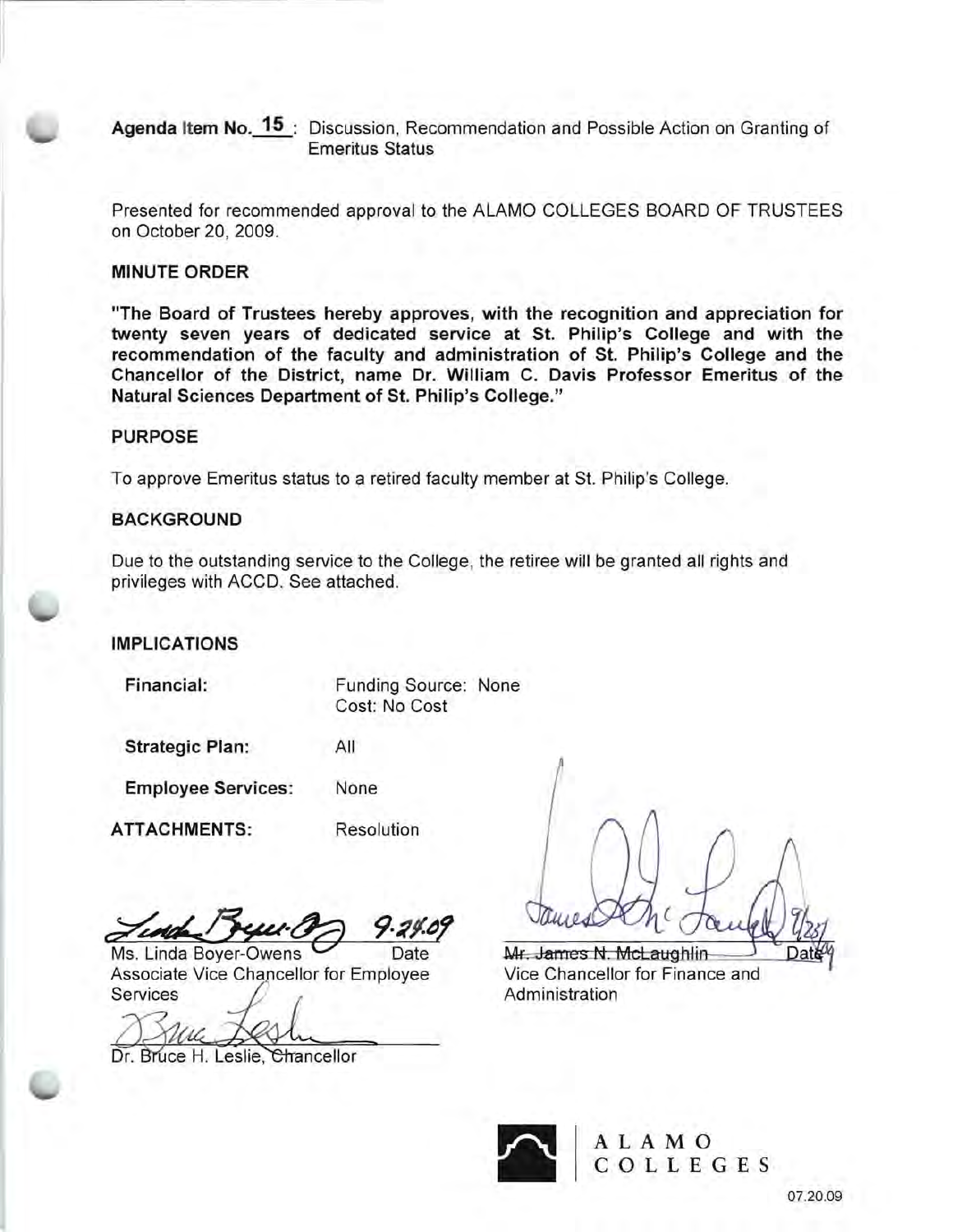WHEREAS, Dr. William C. Davis joined St. Phillip's College as an adjunct faculty member in 1982, was hired as a tenure track faculty member in the Fall of 1983, was granted tenure in 1986, and promoted to the rank of professor in 1995, and

WHEREAS, he holds a Bachelor of Arts degree in Chemistry, and Biology from Talladega College, Masters in Science from Tuskegee Institute, and a Doctor of Biochemistry from the University of Idaho, and

WHEREAS, he served as Chairperson of the Natural Sciences Department from May 1996 to December 2007, and

WHEREAS, he was the chief investigator of the Kinetic Water Project at St. Philip's College, and

WHEREAS, he was named to the Texas Science Hall of Fame in January 2000, and

WHEREAS, he was past president of a local chapter of the American Association for the Advancement of Science, and

WHEREAS, he was recognized by The Texas Education Agency for his outstanding contributions to Science in July 2000 and

WHEREAS, he received the National Institute for Staff and Organizational Development (NISOD) Teaching Excellence award in 1998, and

WHEREAS, he was recognized by The American Chemical Society in 2006 for his contribution in education, and

WHEREAS, he served as Principal Investigator for The United Negro College Fund Curriculum Improvement Partnership Award **II** Program for Minority-Serving Institutions sponsored by NASA in 2000, and served as Co-Principal Investigator for a National Science Foundation HBCU-STEM Self-Analysis Planning Grant in 2005, and

WHEREAS, he was given the Humanitarian Award from CHI ETA Phi Sorority, Inc. Theta Eta Chapter, and

WHEREAS, he has served the college in many capacities to include numerous screening committees, and other school committees such as the Chancellor's Legal Counsel, and

WHEREAS, he has served the community through his volunteerism as the Coordinator for St. Philip's Colleges' Science Fairs, and

WHEREAS, he is Associate Director of the Albina Health Care Clinic, and